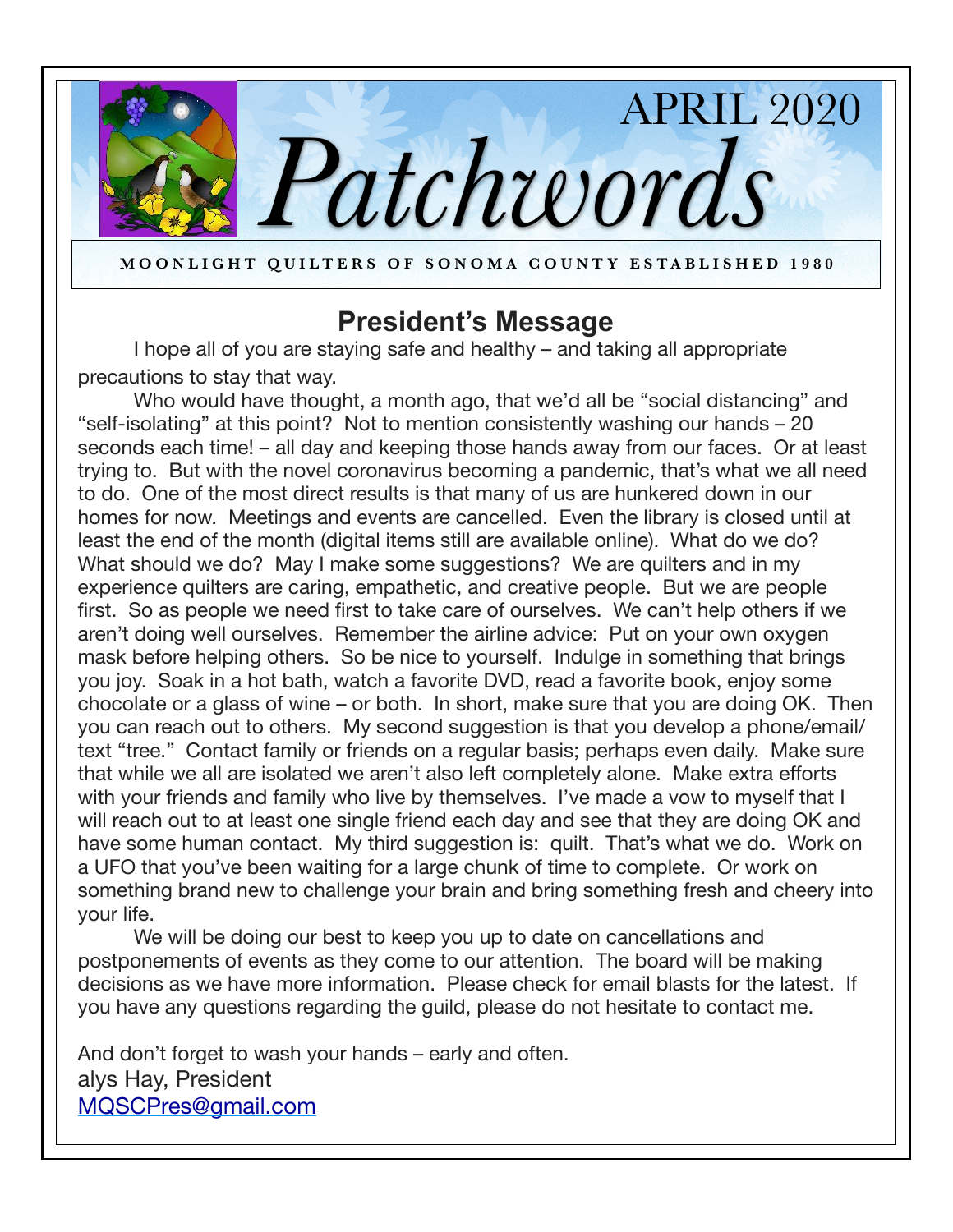# **CALENDAR**

## *April 2020*

1 Business Meeting-**Cancelled** 

- 15 Newsletter articles due Program Meeting-*Cancelled*
- 25 Basic Skills –*Cancelled*

## *May 2020*

- 6 Business Meeting Medallion Round 4 due Fat Qtr Frenzy – Patriotic or red, white, or blue, or stars Present 2020-2021 Board Slate
- 15 Newsletter articles due
- 20 Program Meeting Sewcial
- 23 Workshop TBA

## *June 2020*

- 1 Board Meeting
- 3 Business Meeting 2020-2021 Board Elections Fat Qtr Frenzy – Sports, travel, vehicles, bicycles, balls, marbles, RV's, roadways, etc
- 4 Quilt Show Drop Off
	- 6-7 Wine Country Quilt Show
	- 7 Pick Up Quilts & Wearables
	- 15 Newsletter articles due for June, July & August/Summer Issue
	- 17 Program Meeting-Colleen Pelfrey

### **2020 VP Challenge When Life Throws You A Monkey Wrench**

I hope you know where your chartreuse green challenge fabric is and I hope you plan to participate in this year's VP Challenge. I've seen and heard about several of your endeavours and I'm excited to see all of them revealed in August. This year I'm working out how we can display them at the August meeting so we can all vote for a viewer's choice award.

Remember, your challenge does not need to be totally completed but it will probably display best as at least a completed top. Hey, 12" square is not huge! You can do it! Please let me know if you have any questions. Karen Derrick, VP

[mqscvp@gmail.com](mailto:mqscvp@gmail.com)

# *What Gives You Joy?*

Please remember to enter your response to last year's VP Challenge "What Gives You Joy" by April 5th! The Quilt Show Entry Form asks, "If this quilt is part of a Challenge Group, Enter that here". Type "2019 VP Challenge" in that spot to insure the layout team knows to hang our 2019 VP Challenge quilts together.

Challenge/Group Name: *2019 VP Challenge*  Karen Derrick, Vice President [mqscvp@gmail.com](mailto:mqscvp@gmail.com)

# *FABRIC SALE!*

#### *Our annual Fabric Sale has been postponed until further notice.*

Hey folks, it's time to do some spring-cleaning -FABRIC spring-cleaning!

Lline and Deb are now accepting donations of fabric, books, notions, tools, and other sewing related stuff. We especially would love to see some quilt tops or finished quilts!

This is an important fundraiser for our guild, helping us to offer high quality programs and classes taught by fabulous teachers, so every little bit helps!

Please bring donations to meetings, or give Lline a call to arrange delivery to her home.

Lline Woodall & Deb Gomes, Spring Fundraiser Coordinators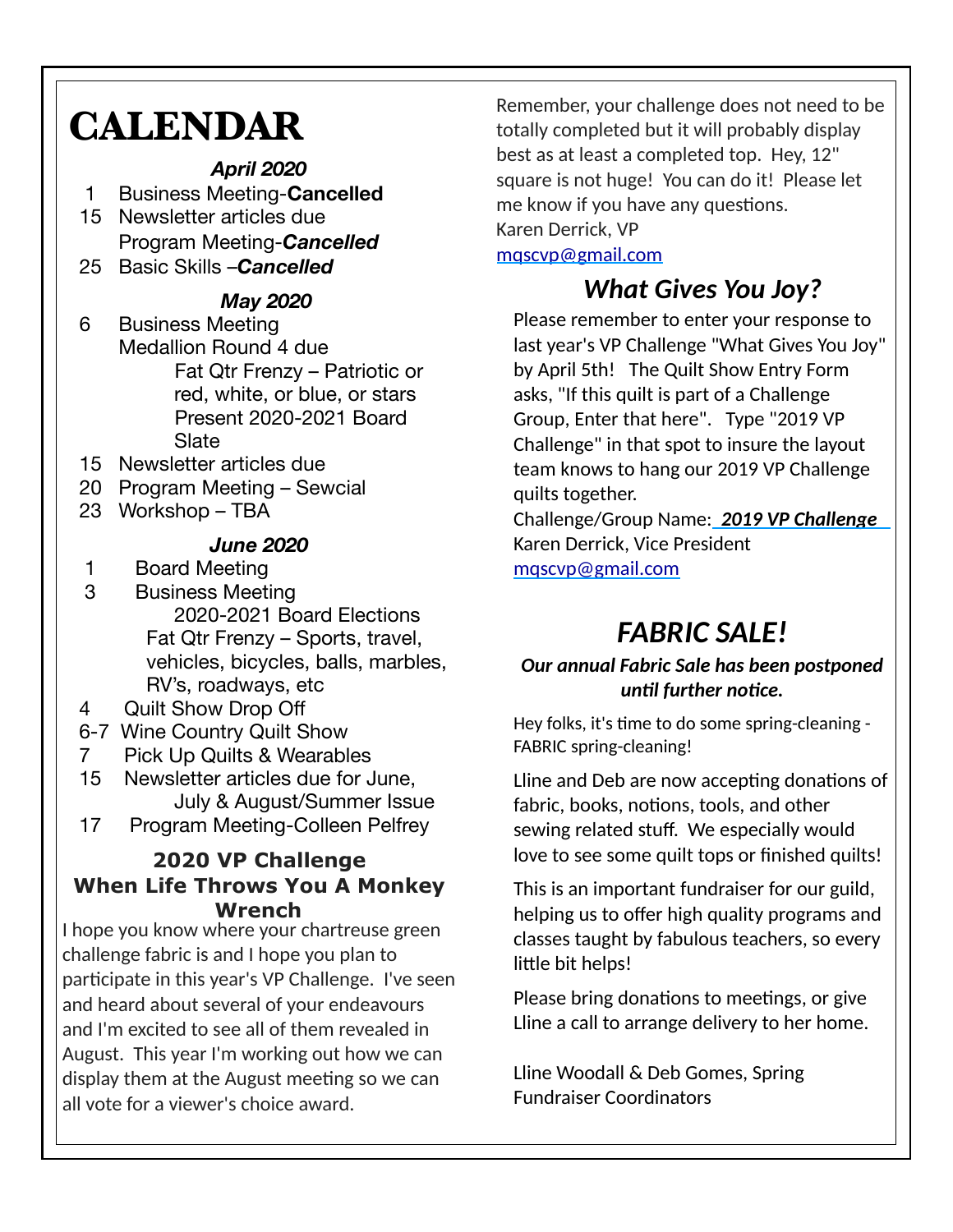## *Moonlight Quilters Show and Tell March 4, 2020*

| Karen Bolan                   | Cool Cactus-Tropical                    |
|-------------------------------|-----------------------------------------|
| Deana Abramowitz              | The Amoeba                              |
| Laura Utter                   | Off the Wall                            |
| <b>Carol Jarvis</b>           | Mom's Linen &                           |
|                               | Lace &                                  |
|                               | One-of a-Kind Guitar                    |
| Donna Huckaby                 | <b>Bear Christmas</b>                   |
| Donna Huckaby                 | Penguin Christmas                       |
| Miriam Marlin                 | Pepper-Cory Rob Peter to Pay Paul       |
|                               | <b>Baby Quilt</b>                       |
|                               | <b>Mountain Lily</b>                    |
| Katina Repp                   | <b>Walker the Rhino</b>                 |
| Pam Brown                     | Polar Bear                              |
|                               | <b>Rabbit Babies</b>                    |
|                               | Disappearing 9 Patch Ladybugs           |
| Kanani Jones                  | Disappearing 9 Patch                    |
|                               | Norma Jean Edwards Disappearing 9-Patch |
| Debbie Ward                   | Disappearing 9-Patch                    |
| Michelle Crosby               | Disappearing 9-Patch/Apple              |
| Denise Ragozzino              | Wavelet                                 |
| Patti Basiggnani              | <b>Baby Quilt</b>                       |
|                               | Savanna Baby Quilt                      |
| Dena Harding                  | <b>Wild Animals</b>                     |
| Fat Quarter won by: Pam Brown |                                         |

15 People showed 21 items

Submitted by: Pat Bernard & Karen Perils

# **From** *Your Librarians*

While we are waiting for the "All Clear" from the local and national health departments, continue to enjoy the books you've borrowed from our library. If you still can't find the perfect quilt book you're looking for, we will bring out more boxes of gently used books, donated by previous quilters and saved in our storage unit. We have more than 1 ½ dozen boxes of books, too many for our Library Cabinet to hold. There are duplicates, exotic and even antique quilt books. We just received books donated by "Margo" and personalized with the signatures of famous quilters from around the country.

 These books will be sold "By the Pound," not by hardback or paperback, the rarity, thickness or by the number of pages. We don't have any list of these books. You can't request a special quilt book from our inventory. It will be "First come. First sold." Be prepared. When the Spring Sale does happen, hopefully this Summer, come and select some more interesting books, then find the fabrics for your projects. All books will be sold at the cashiers, not by the librarians.

Kerry Mertle, Diane Dickenson, Vicki Kaylor, MQSC Librarians [mqsclibrary@gmail.com](mailto:mqsclibrary@gmail.com)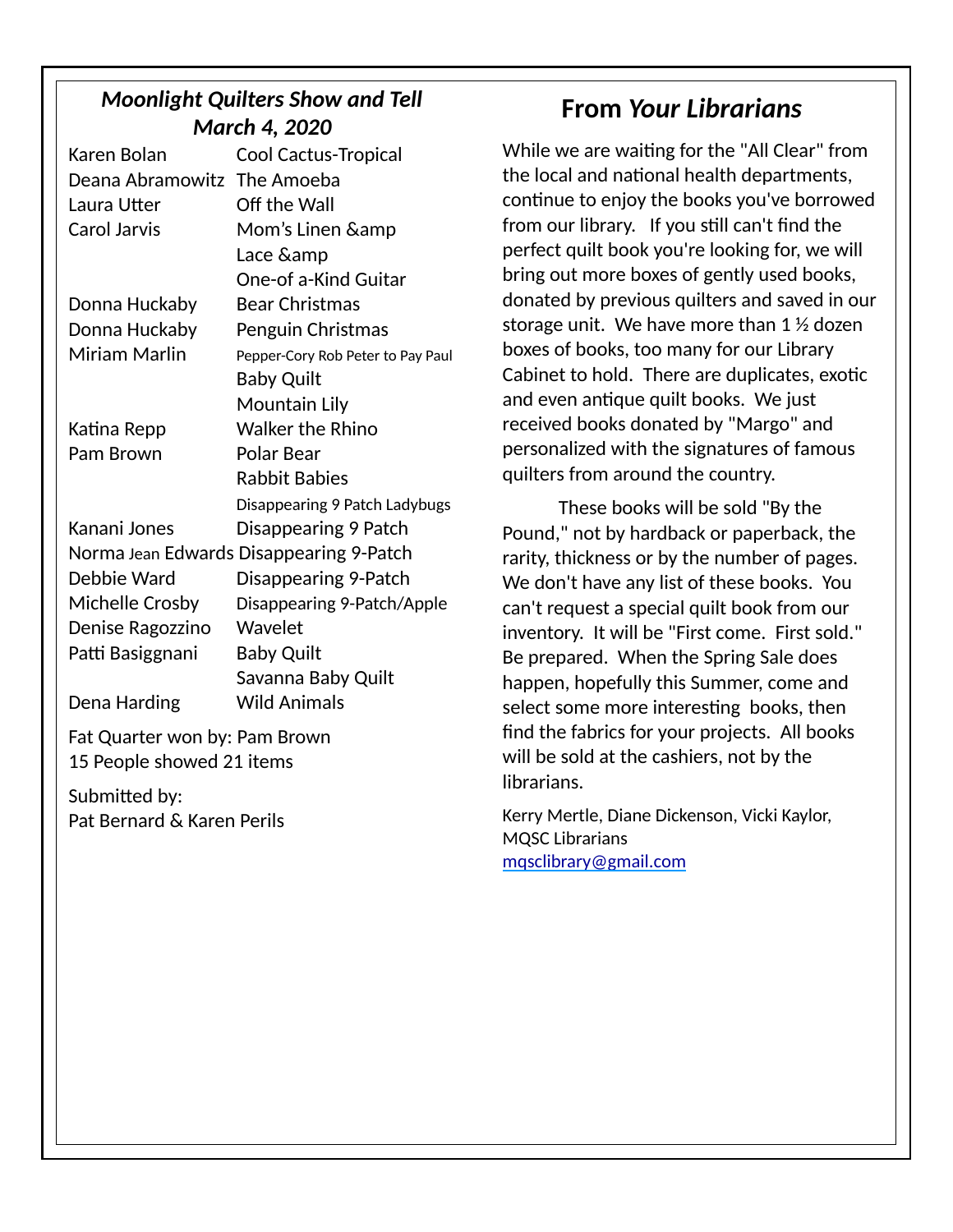#### **Moonlight Quilters of Sonoma County March 4, 2020 Minutes of the Business Meeting**

Having determined that a quorum was present, President Alys Hay called the meeting to order at 7:00 p.m.

We welcomed new member Leti Duenas. The winners of the name tag drawing were Debbie Ward and Gina Stateler-Calhoun.

The Cloverdale Feline Rescue Opportunity Quilt was on display, made by our own Judi Brooks. Raffle tickets were available for purchase as a fundraiser for the rescue group.

Upon a motion by Karen Lavender, seconded by Geri Cross, minutes of the February Business meeting as published in the newsletter were approved by acclamation.

Treasurer's Report: Michelle Crosbie reported that a profit and loss statement is now available upon request, allowing any interested member to see our current income and expenses in comparison with the amounts budgeted for the current fiscal year. We have many new members (154 paid up!) so the income line shows that we are over budget in this category, a great situation. The checking account balance is at \$40,280 but will be reduced by the pass-through expense check to be written for the Walker Creek retreat held the last weekend of February.

For volunteers that are submitting expenses or sending in money to Michelle, please print out and use the forms on the MQSC website and attach the appropriate form to the envelope you give to Michelle. More information is always better….Michelle will eventually figure out how to print the form on envelopes but submitting the form with your deposit or receipts works very well.

**Membership Report** – Co-chair Deana Abramowitz reported 154 paid memberships for the 20-21 fiscal year, with planning for membership tea on March 28 in full swing.

#### **Other Committee/Activity Reports:**

Programs/Workshops: Cyndi Cunningham reported that the March 21 workshop with Mel Beach is full. Quilt Show: Trina Jahnsen reminded everyone to enter their quilts on line – the deadline is April 8 in order to organize all the entries. Contact Trina if you need help entering your quilt! Quilt Show Volunteers: Quilt Show Volunteer Shadows are needed – many of the lead volunteers would like to retire; being a shadow is the best way to learn a particular job so you could take it over for our next show in 2021! See Carole Simkins or Dena Harding to sign up!

**Quilt Show Publicity:** Gina Stateler - Calhoun thanked the data entry volunteers for stepping up so quickly. Her next project will be mailing out postcards – she will make an email announcement as to time and place for the mailing party.

#### **Healdsburg Quilt Show, April 11 HAS BEEN CANCELLED**

**Spring Fundraiser** – Deb Gomes and Lline Woodall are sorting through fabric, thread, and books for our annual fabric sale – please go through your personal collection and donate your BIG scraps (1/4 yard or more, please!) Bring to the next meeting or make arrangements with Deb and Lline .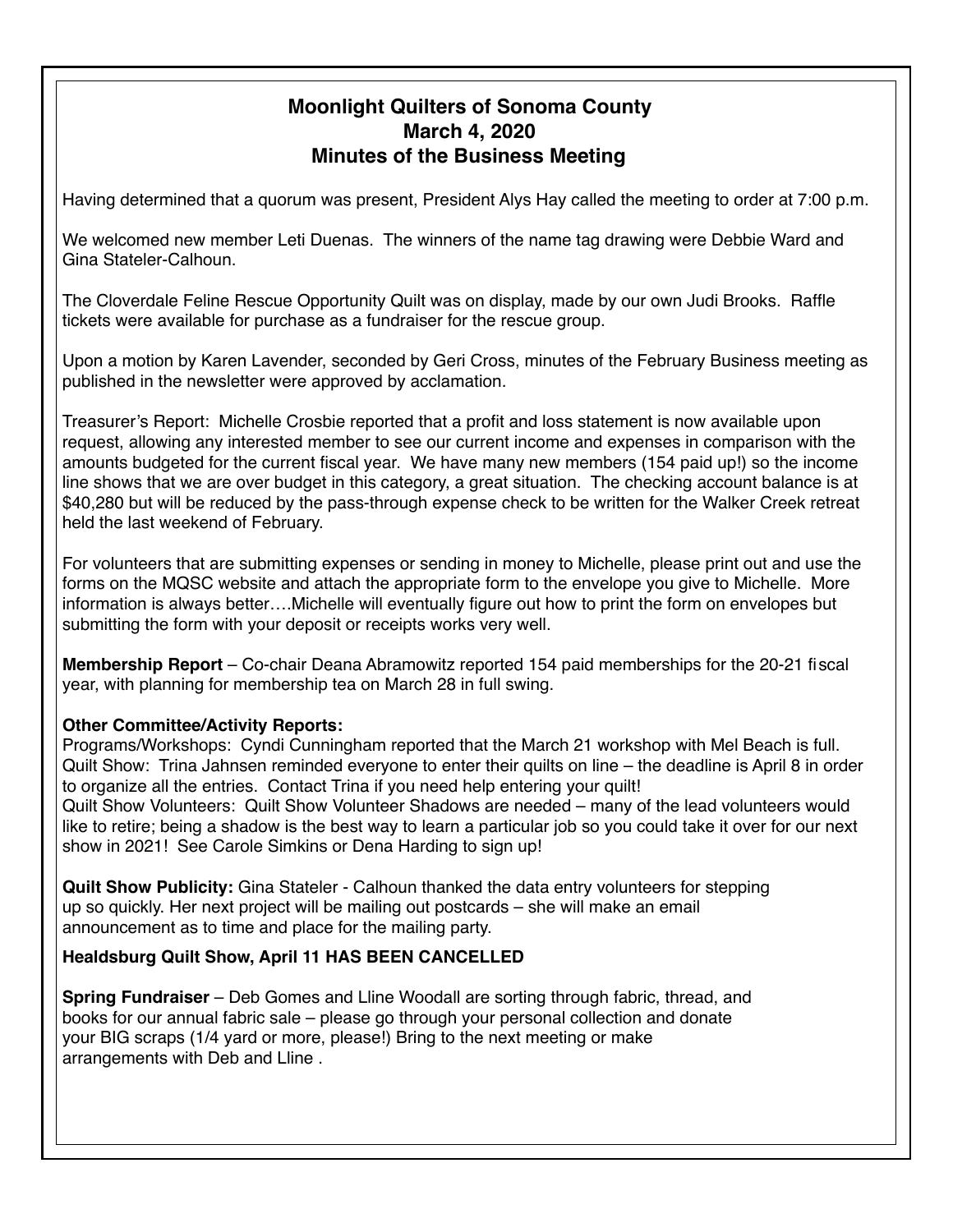#### **Moonlight Quilters of Sonoma County March 4, 2020 Minutes of the Business Meeting Con't**

**Quilt for Jim at Parkside** – information and instructions can be found on the Community Relations page of the MQSC website. Deb Gomes would like to have all the blocks by March 18 so the quilt can be assembled and quilted before the Quilt Show.

**Basic Skills:** Trina Jahnsen will teach free motion quilting on April 25 – info and supply list can be found on the MQSC website.

**Library**: Kerry Mertle announced the MQSC Library's book sale – books by the pound! It will be coordinated with the Spring Fundraiser Fabric Sale on April 15.

**Community Relations** – Alys mailed out 48 tree blocks to the Wollongong Modern Quilt Guild on February 28. Thank you to Jim Jensen of the Santa Rosa Day Guild for registering our blocks with Wollongong and posting photos of them on Wollongong's Facebook page. Wollongong members have been most appreciative!

**Upcoming quilt shows** – information in the form of postcards or flyers can be found in the back of the meeting room.

Valley Quilt Guild, Yuba City March 14-15 Sonoma Quilt Show March 21-22 – Grapevine Quilt Guild, Ukiah, May 2-3 – their flyer has a coupon! Pine Tree Quilt Guild, Grass Valley, May 2-3

**Member update**s: Saraj Cory is recovering well from her surgery and enjoys having visitorscall first; Sue Peretti-Keith is already back after her surgery! She managed to come to the meeting tonight!

**MQSC Retreat** – was a success – and you can mark your calendars for next year – Feb 26 to March 1! More info to follow.

**Needed** – a committee head for next year's Tri-Guild Luncheon – it's our turn to host! Contact Alys!

**40 th Anniversary for MQSC in November** – whatever we do, we need a chairperson to take charge! Please talk to Alys Hay.

**Quilts neede**d – as décor for a cast party on March 7 for "A Theater for Children." Shirley Black will work with you if you can share some quilts, to be returned!

**Sunshine Committee** – from all the March birthday folks, Jeannie Nelson was chosen to win a fat quarter of her choice. Happy birthday, everyone!

**Special Presentation** – TWO button jars filled by MQSC members as a housewarming gift to **Nancy Kuhn** – congratulations on her new home!

There was no Moonlight Quilter presentation this month. After the break, members showed off their current work and drawings were held for Block of the Month and **Hospitality contributors**.

The meeting adjourned at 8:25 p.m.

Minutes respectfully submitted by Miriam Marlin, MQSC Secretary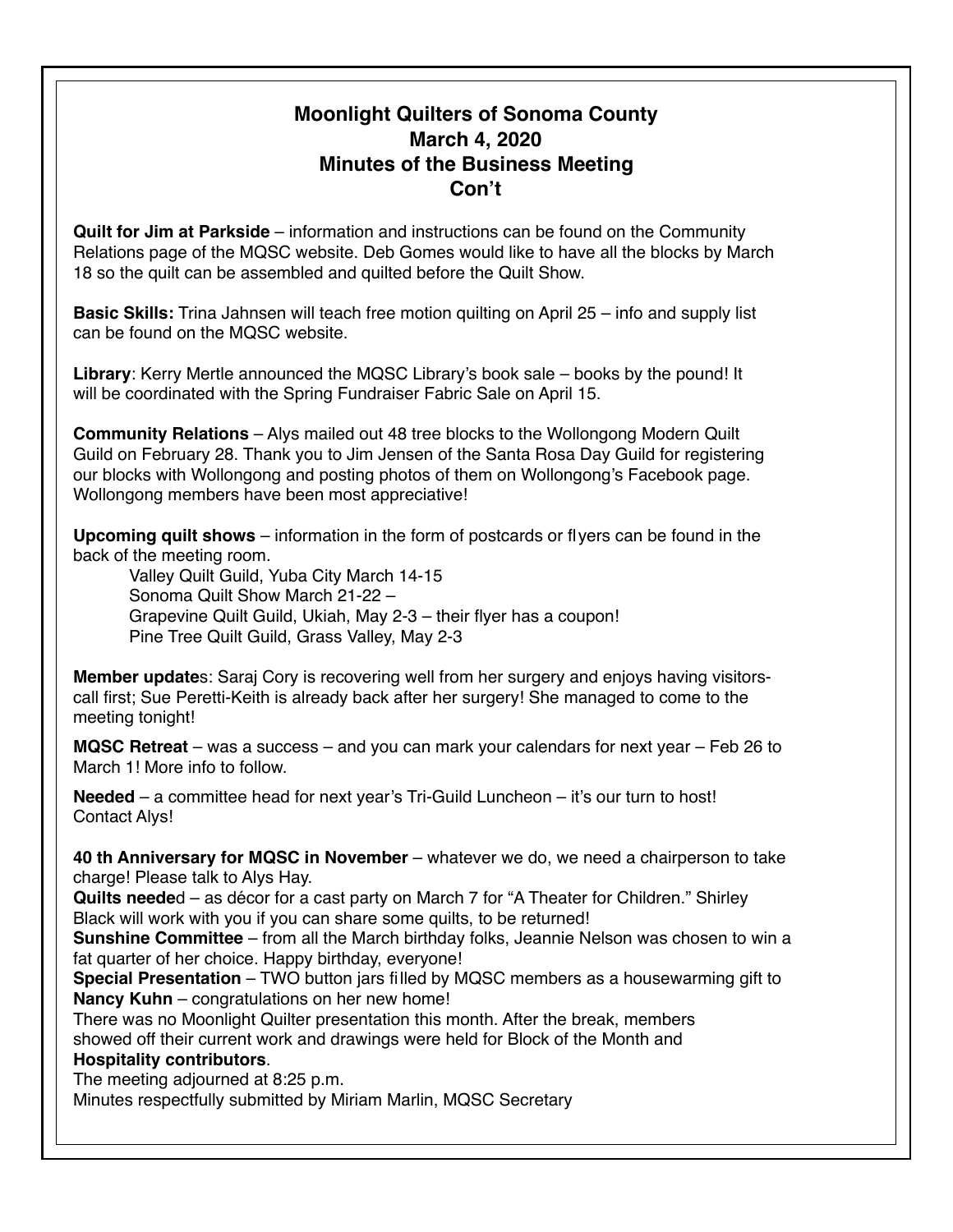#### **Moonlight Quilters of Sonoma County Board Meeting Minutes March 9, 2020**

President Alys Hay called the meeting to order at 6:30 p.m., upon confirming a quorum. Trina Jahnsen moved for approval of the January 2020 board minutes; Karen Derrick seconded her motion and the minutes were approved unanimously.

#### **General Announcements:**

Sloan House: Denise Ragozzino made a formal request to the board for consideration of Sloan House as a recipient of quilts via our Community Quilts donation program. Sloan House is part of Community Action Partnership, serving as an emergency transitional 22-bed shelter for women and children. Board membership supported this request and it will be brought before the general membership for approval.

**Dog Cuddles** - All Aboard Dog Rescue is no longer in the dog rescue business; we will poll membership for preference as to a new recipient of dog cuddles.

**Gift Cards for Fire Survivors**: Karen Mansergh had a remaining cache of 6 gift cards from various vendors, plus 2 from Bay Quilts for distribution to fire survivors. Using a random drawing, gift cards were designated for Nancy Kuhn, Theresa Philbin, Margie Gross, Jackie Pavlicek, Linda Palladino and Saraj Cory. Jackie and Linda will also receive a gift card from Bay Quilts.

**Opportunity Quilt Marketing:** Geri Cross reported that 58 members have fulfilled their raffle ticket obligation. Sales to date have been ~\$2,100 – our budget calls for ticket income to be \$3,500.

**Donation:** Our website contact information has been updated. President Alys received a letter via the website telling her of a recently deceased quilter's cache that is being donated to us. Community Relations Chair Marilyn Lira will review the donated materials for use in community quilts; the balance will be part of our fabric sale fundraiser.

**MQSC Retreat:** The annual retreat was enjoyed by all who participated. Traditionally, there is a raffle, with the proceeds from the raffle divided between two non-profits, to be determined by the participants whose submitted names. A new wrinkle this year is that one of the participants suggested a scholarship to defray retreat costs for members who need help in attending next year's retreat. Dena Harding, speaking on behalf of Debbie Cesaretti, our retreat coordinator, requested help with creating a process for distributing the scholarship. The other winner of the raffle proceeds was The Living Room.

**Quilt Show Help** – Kris Brown, who handles quilt show quilt display hanging, will need to use all of her energy for the next several months nursing her husband back to health after he suffered a small stroke. Kris was going to be working with Saraj, who is recovering from back surgery and can't plan to do much physical work for a while. Volunteers needed – please talk to Trina Jahnsen!

**Treasurer's Report:** Michelle Crosbie reported that our checking account balance is at \$40,218 and that she will be writing a check soon to pay for the use of Walker Creek for our recent retreat. She is investigating Director and Officer insurance; in order to get a quote, a detailed application form must be submitted. The board encouraged her to complete the application provided by the insurance company we currently have for our operating coverage.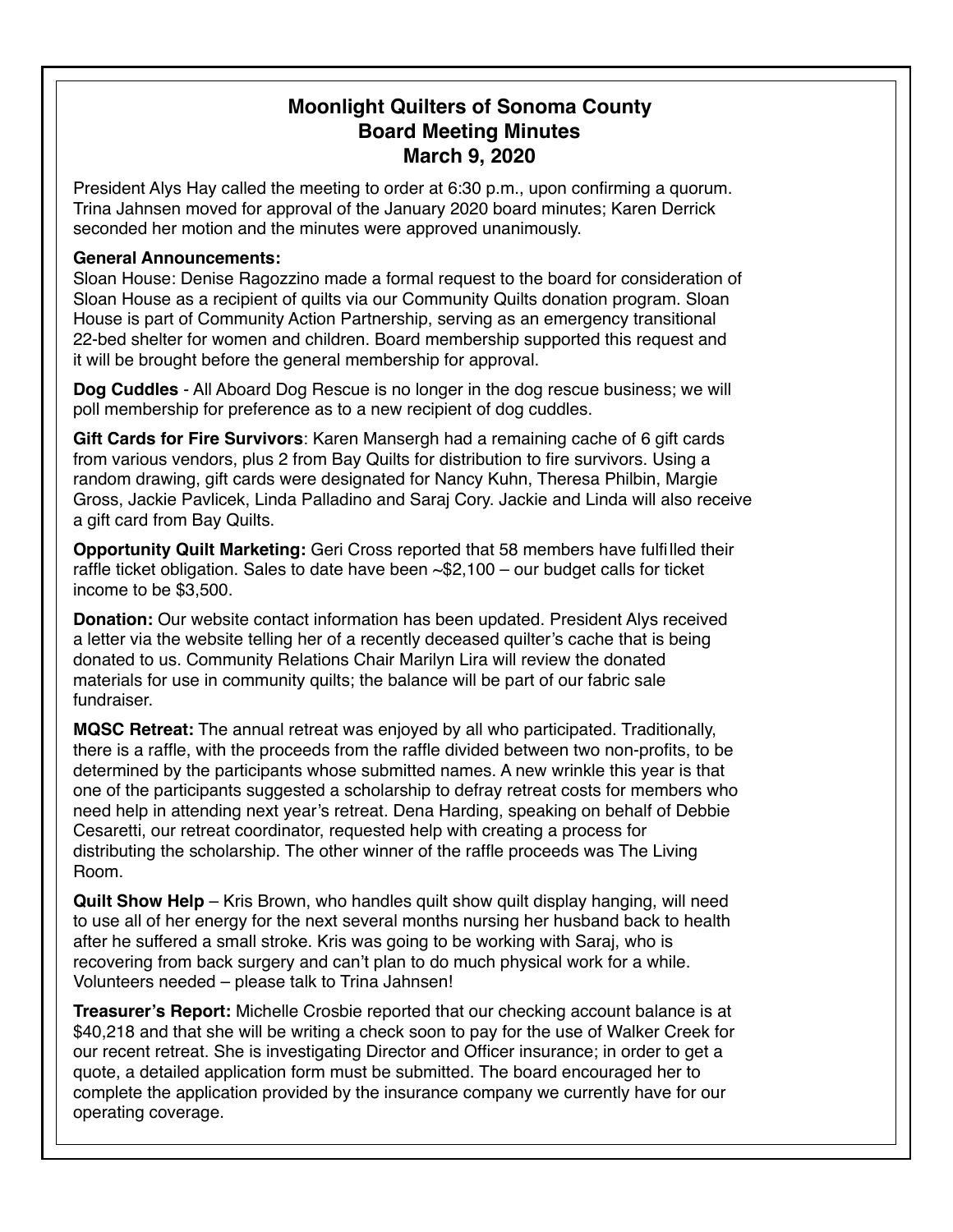#### **Moonlight Quilters of Sonoma County Board Meeting Minutes March 9, 2020**

**Vice-President's Report:** Karen Derrick would like to provide for a viewer's choice award for the completed entries in the VP Challenge quilt contest – with a plan to display the pieces at the August meeting.

**Quilt Show:** We need shadows! Many of the coordinators would like to move on to other quilt show responsibilities and need to train their replacements. Please talk to Trina Jahnsen if there are jobs you would like to learn in order to lead in the future! In particular, shadows are needed for the Volunteer Coordinator positions.

#### I**ssues and Questions**:

Coronavirus/Covid19 – Many March and April events are being considered for cancellation or postponement as of the board meeting. Since the majority of MQSC membership is in the at-risk demographic, we need to be ready to change plans as this epidemic unfolds. At this time, we agreed to continue with planning for the Quilt Show and be ready for altering plans as the authorities guide us.

**Quilt Show Featured Artist compensation** – Trina will see to it that there is a line item in the 20-21 budget proposal.

**Proposed board changes**, to start with the next fiscal year:

Add: Publicity Coordinator – includes Facebook administrators and page and group managers

> Communications (internal) which will include newsletter editor, website manager and email blaster.

#### **Subtract (move)**

Hospitality – goes under membership Librarian – goes under Activity Relations Newsletter Editor – goes under Communications

Trina Jahnsen moved that these changes be approved, with a second from Michelle Crosbie. The motion was passed by a majority of the board members.

**Nominating Committee** – In April, a nominating committee must be formed in order to develop an officer slate for next year. The committee is to be composed of two board members and three general members. Please talk to Alys Hay or Karen Derrick. Our next board meeting will be held on Monday June 1.

The meeting adjourned at 8:25 p.m. Minutes respectfully submitted by Miriam Marlin, Secretary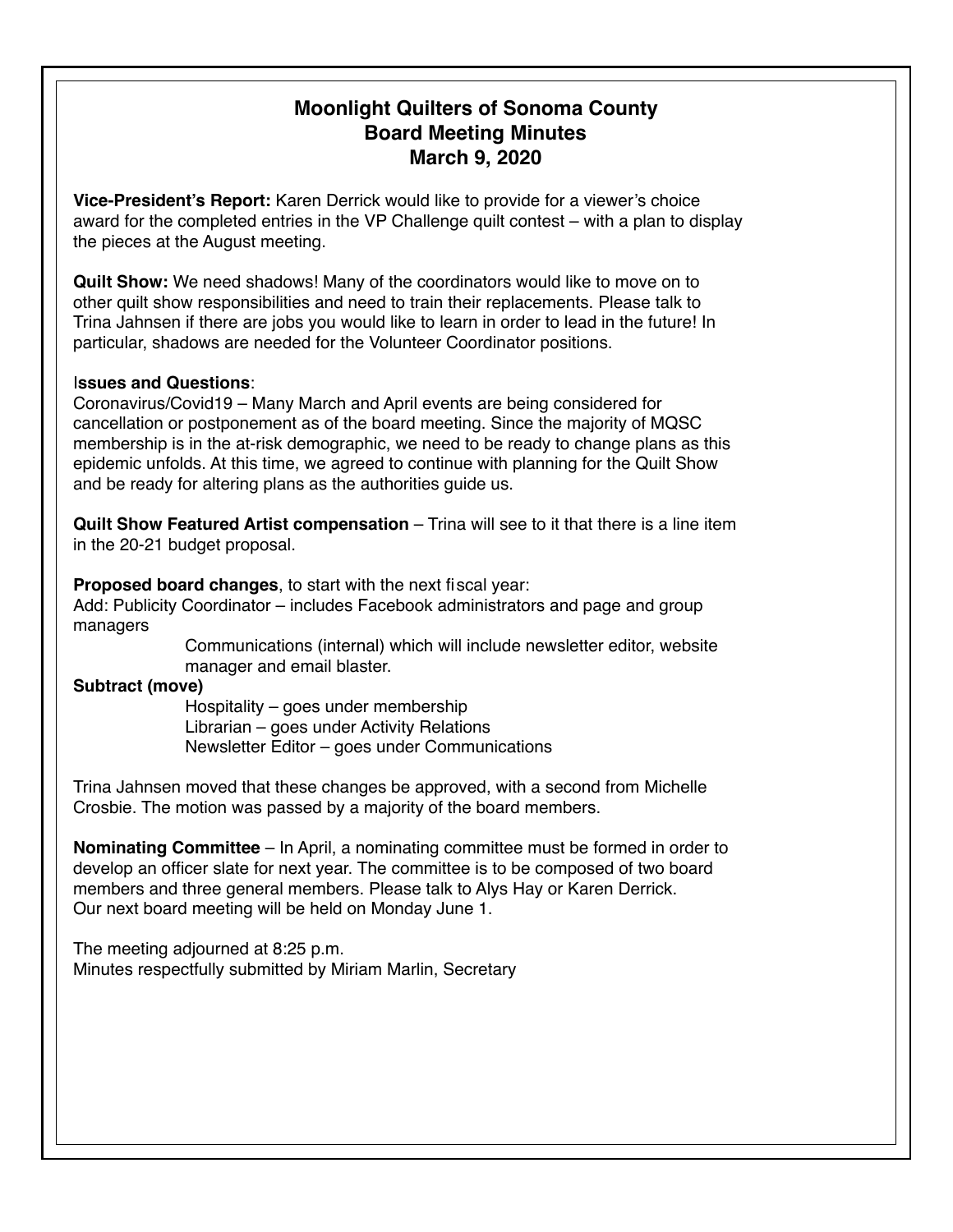# *Friendship Block*

Just a reminder to come and see us if you too would like to ask our members to make a block or two for you. We can get you started on just how to do that.

We are almost finished with some of the blocks and hopefully will soon be giving completed blocks back. If you perhaps have one of those uncompleted blocks we'd like to remind you to make the block and bring it to our next business meeting on. Thanks so much for helping make Friendship Blocks a success.

Margaret Garretson & Jeanne Nelson, Friendship Block Chairs [mqscfriendsblock@gmail.com](mailto:mqscfriendsblock@gmail.com)

# *Tri-Guild Luncheon 2021*

The Petaluma Quilt Guild is postponing the Tri-Guild Luncheon previously scheduled for April 4th. The new date is Sept 19th. We hope to visit your guild in July and/or August to take signups for this new event date.

We are disappointed but hope this decision will help everyone stay healthy!

Sue Deal and Marilyn Ferrick, Co-Presidents of the Petaluma Quilt Guild

# *Healdsburg Senior Living Quilt Show HAS BEEN CANCELLED*

Questions? Gina Stateler-Calhoun [ginasquilt@hotmail.com](mailto:ginasquilt@hotmail.com)

# *Wine Country Quilt Show ! Call for Quilts !*

Please enter your quilts for this years Quilt Show! Entries are accepted on a "First Come, First Entered" basis until **April 5th** or until the show is filled.

This year, entries are only being accepted online here: [Wine Country Quilt Show Entry](https://www.mqsc.org/quilt-show-entry-info)

Once you open the entry form, please check that there is a release date of 2020 just below the submission steps. If not, you will need to refresh the cache on your computer as it has pulled up last year's form.

Trina and Joanne will be at the next few meetings to help with entries and to take quilt show photos. Thanks,

Quilt Show Entry Team [winecountryquiltentry@gmail.com](mailto:winecountryquiltentry@gmail.com)

# *March 2020 Cat and Dog Cuddles*

Denise Ragozzino and Joanne Goebel donated 4 wonderful cuddles at the March meeting. Joanne is not a member of our guild, but donated through a friend who is in our guild. Thank you!

If you have time, cat and dog cuddles are easy and fast to make. The specifics are on our web site. Cat cuddles for Forgotten Felines of Sonoma County should be 17" x 25". Dog Cuddles should be dog-sized. Comfortable and washable are key.

We will collect cuddles again, and have fabric and batting at the next business meeting, whenever that happens.

Thank you for your support of this project. Julie Neff Janske Silva Cat and Dog Cuddles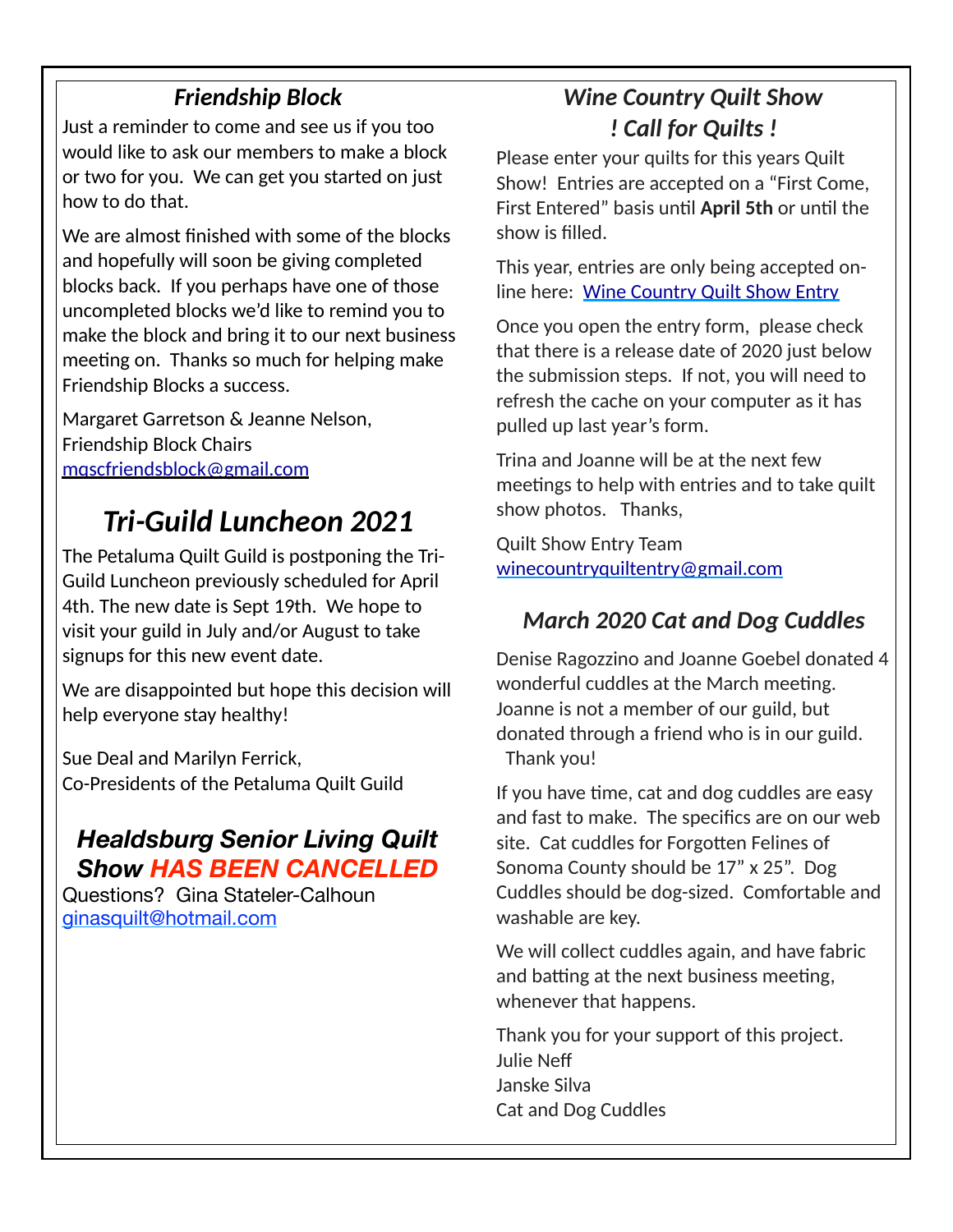#### **2019—2020 EXECUTIVE BOARD OFFICERS**

President / Holiday Potluck Alys Hay Vice President / Webmaster Karen Derrick Secretary **Miriam Marlin** 

Treasurer / Social Media Chair Michelle Crosbie **2019—2020 BOARD COMMITTEE CHAIRS**

Activity Relations **Norma Jean Edwards** Community Relations **Marilyn Lira**  Assistant Donna Poe Hospitality Chair **Nancy Robinson** Librarian Chair **Kerry Mertle** Assistant Diane Dickinson<br>
Assistant Vicki Kavlor Membership Deana Abramowitz Assistant Kathy Vedder Newsletter Editor **Sue Peretti-Keith** Past President Karen Mansergh Program Chair / NCQC Rep Cyndi Cunningham Shadow Linda Lampson Quilt Show Chair / Medallions Trina Jahnsen Assistant Dale Yamamura Ways & Means Chair Fox

**Vicki Kaylor 2019—2020** 

#### **COORDINATORS & ASSISTANTS**

Basic Skills Coordinator Patti Bassignami Assistant Karen Lavender eBlast Coordinator **Joanne Thomas** Block of the Month Coordinator Denise Ragozzino Assistant Robin Deiter Cat & Dog Cuddles Coordinator Julie Neff Assistant Janske Silva Citrus Fair Rep Debbie Ward Assistant Judith Brooks Fabric Exchange Coordinator Donna Cambra Assistant Cecile Clabaugh Friendship Blocks Coordinator Jeanne Nelson Assistant Margaret Garretson Historian Teresa Lewis Holiday Potluck Coordinator Geri Cross Medallions Assistant **Dale Yamamura** Opportunity Quilt Const. 2019-2020 Cynthia Bessonen & Sarah Whiton Opportunity Quilt Const. 2020-2021 Nancy Samples **Opportunity Quilt Marketing Geri Cross** Quilter of the Month Judy Pudoff Raffle Coordinator **Holly Palma** Assistant Kanani Jones Round Robin Workshop Kay Hawkins Show & Tell Coordinator Pat Bernard Assistant Karen Perlis Sonoma County Fair Rep Carole Behlke Spring Fundraiser Coordinator Lline Woodall Assistant Deb Gomes Sunshine Coordinator **Shirley Black** Webmaster **Karen Derrick** 

| *HAPPY BIRTHDAY |  |
|-----------------|--|
|                 |  |

#### **MARCH MEMBERS**

| Sullivan, Marlene    | 3  |
|----------------------|----|
| Marshall, Melinda    | 15 |
| Nelson, Jeanne       | 16 |
| Feinstein, Lee Inman | 19 |
| Boughton, Clarissa   | 21 |
| Fassinger, Ruth      | 28 |

#### *APRIL BASIC SKILLS CLASS HAS BEEN RESCHEDULED*

Due to the current health situation, the April Basic Skills Class-Free Motion Feathers by Trina Jahnsen, has been rescheduled

for Saturday, July 18th at Village Sewing Center.

If you have already signed up for the class, you are good to go! If you are now unable to attend on that date, please let us know so another member can attend.

We currently have room for four more members in the class. If you haven't already signed up for the class but would like to do so now, please email us at *[mqscbasicskills@gmail.org](mailto:mqscbasicskills@gmail.org)*

Thank you! We look forward to seeing you at the class. Patti Bassignani Karen Lavender Basic Skills Coordinators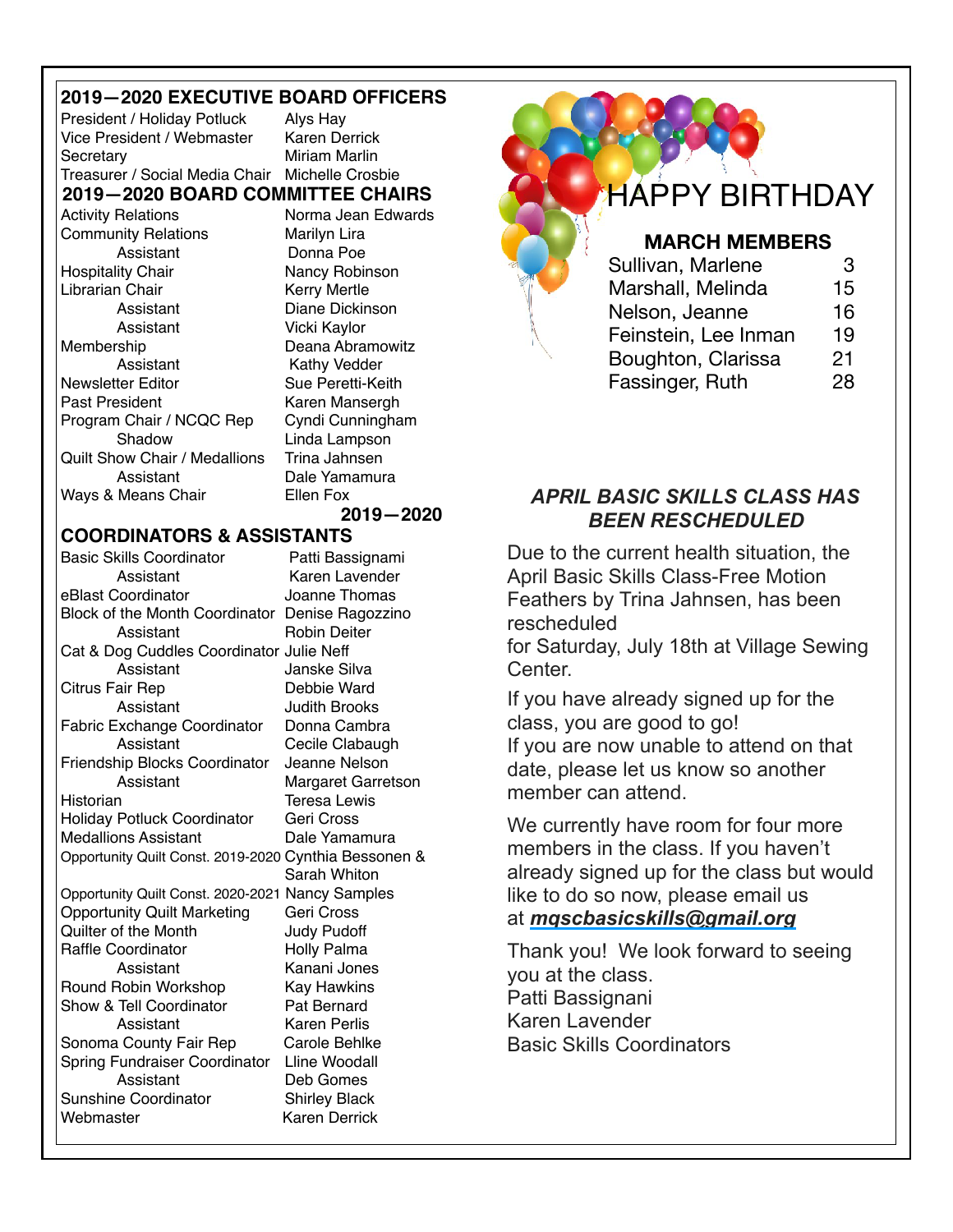

#### **Ann Strom Threads** P.O. Box 2221 Sebastopol, CA 95473 829-1014 Full line of Aurifil & Presencia threads for sewing & quilting

#### **Bolt Fabric & Home**

Kate Barrett 219 N Cloverdale Blvd. Cloverdale, CA 95425 894-2658 Fabric, Notions, classes, gifts and home accessories. [www.boltcloverdale.com](http://www.boltcloverdale.com) [info@boltcloverdale.com](mailto:info@boltcloverdale.com)

#### **By Kay Mackenzie**

Kay Mckenzie, owner Books, patterns, tools, supplies, notions, gifts [www.kaymackenzie.com](http://www.kaymackenzie.com)

#### **Cindy's Fabric Boutique**

Cynthia Tarwater Yuba City, CA 530-218-6289 Fabric, patterns, notions [www.cindysfabricboutique.easy.](http://www.cindysfabricboutique.easy.etsy.com) [etsy.com](http://www.cindysfabricboutique.easy.etsy.com)

#### **Constant and Laffin**

Sharon Constant & Nancy Laffin 4717 Cameron Ranch Dr Carmichael, CA 95608 No brick and mortar store. Online and show presence only. Quilt kits, patterns and notions. [nancy@constantlaffin.com](mailto:nancy@constantlaffin.com)

# *MQSC AFFILIATES*

#### **D's Quilting Designs**

Don Javier, owner 320 Graham Ct Folsom, CA CA 95630 916-985-2299 Sashiko patterns & tools. Asian/ oriental & blender fabrics, patterns and notions. [www.doriejavier.com](http://www.doriejavier.com)

#### **Finishing Touch 4 You**

Gail Hogan 7979 Wapiti Pl Citrus Hts, CA 95610 530-304-5809 Yarn, necklaces & scarf slides, all handmade. [gailsotherplace@gmail.com](mailto:gailsotherplace@gmail.com)

#### **Freshwater Quilt Hangers**

Verne Frost 2650 Freshwater Rd, Eureka, CA 845-9237 By appointment or drop in. Handmade wood quilt & weaving hangers, quilt craft items, special order.

#### **Global Marketplace Fair Trade Crafts Ltd**

[www.globalmarketplace.com/](https://www.globalmarketplace.com/)

#### **Material Girlfriends**

1035 Geneva St Livermore, CA 94450 925-640-2485 We are both eager to share our passion with new and used quilters by teaching and lecturing at local shops, guilds and quilt shows. Many patterns to choose from on our Patterns blog. [www.QuiltPatternsDirect.com/](http://www.quiltpatternsdirect.com/blog) [blog](http://www.quiltpatternsdirect.com/blog) [lisa@materialgirlfriends.com](mailto:lisa@materialgirlfriends.com) [lora@materialgirlfriends.com](mailto:lora@materialgirlfriends.com)

#### **Maureen Schmidt Hand Dyed Fabrics**

324 Twin Lakes Dr Santa Rosa, CA 95409 By Appointment only 228-6007 Hand dyed cotton, raw silk and radiance hand dyed pearl cotton and cotton gauze [mhardyschmidt@gmail.com](mailto:mhardyschmidt@gmail.com)

#### **Meissner Sewing & Vacuum Center**

1455 Santa Rosa Ave Santa Rosa, CA 95404 575-5259

M-F 10-6, Sat 9-5, Sun Closed Sewing machine, long arm, vac, notions, fabric, industrial & commercial embroidery systems. Repair & service of machines. Classes, workshops & events.

15% discount w/active MQSC card. [meissnersewing.com](http://meissnersewing.com)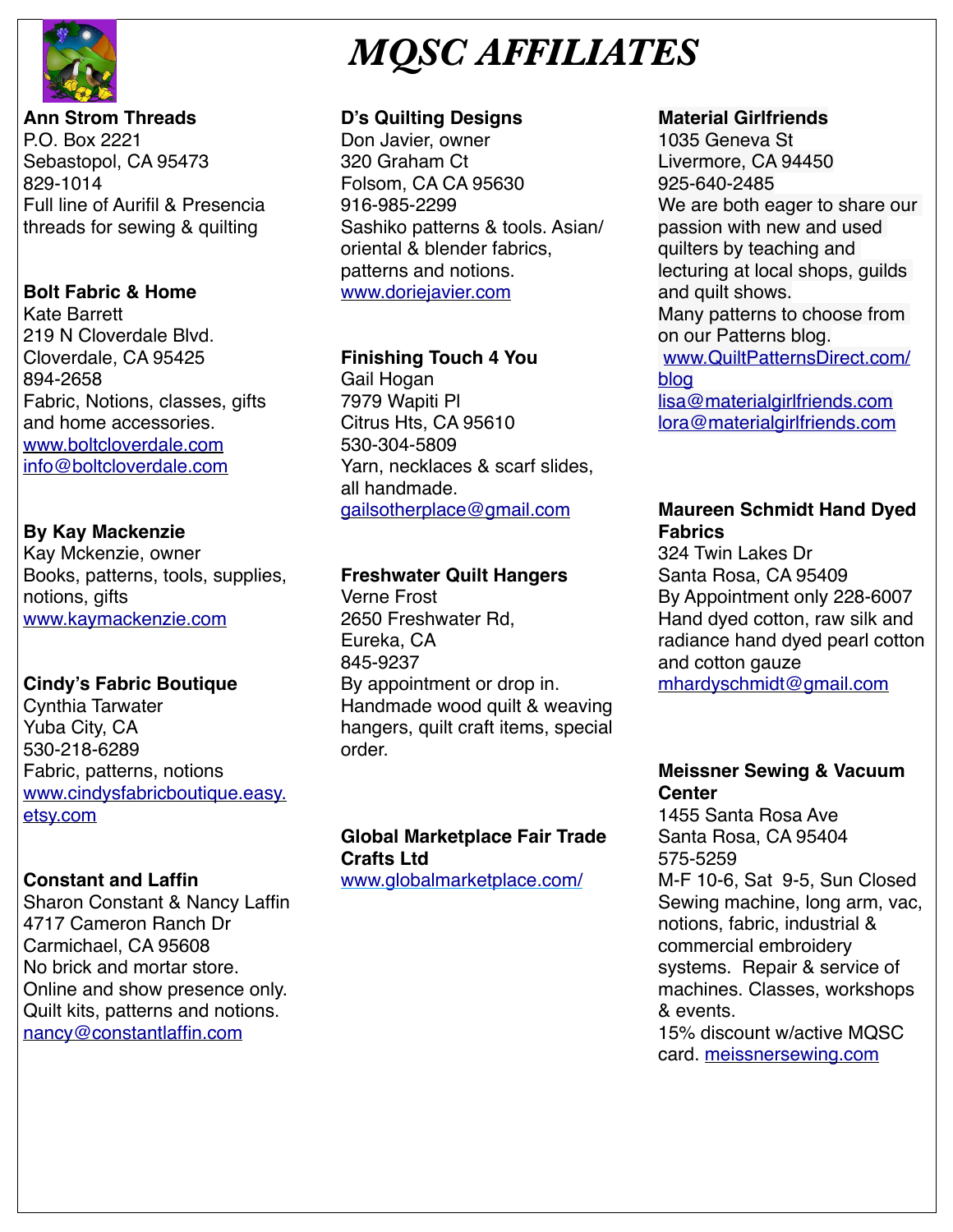#### **Missing a Few Buttons**

Tammy Salvato, owner c/o Summer Cottage Antiques 153 Kentucky St Petaluma, CA 94952 578-7796 At least a hundred thousand old & new buttons. [salvatofam@aol.com](mailto:salvatofam@aol.com)

#### **Monica's Quilt & Bead Creations**

77780 Country Club Dr, #C & D Palm Desert, CA 92211 760-772-2400 Fabrics, patterns, 4000 sq. ft. of beads everywhere. [www.monicasquiltandbead.com](http://www.monicasquiltandbead.com)

#### **Not Just Quiltz**

37831 Niles Blvd, Fremont, CA 94536 510-797-6579 Tues-Sat 10-6, Sun 10-4, Mon Closed Aboriginal and Batik fabrics, long arm quilting services on a Gammill Statler Stitcher Embroidery, custom quilts, classes, batting, notions and unique gift items, as well as gift certificates.

[NotjustQuiltz.com](http://NotjustQuiltz.com)

#### **Parkside Sewing Machine Centre**

Jim & Maria Wyllie, owners 410 Santa Rosa Ave Santa Rosa, CA 95404 576-1430 Local Bernina dealer since 1981, service most machines. Mon-Fri 9:30-5, Sat 9-12 noon, Sun Closed 15% discount on notions & parts with membership card. [parksidesewingcentre.com/](http://parksidesewingcentre.com/index.html)

#### **Quilts By Cathy**

1436 Coughlin Ct Yuba City, CA 95993 530-671-6047 Longarm quilting, fabric, kits [quiltsbycathy@comcast.net](mailto:quiltsbycathy@comcast.net)

#### **Rainbow Resources**

Charlene Younker PO Box 222 Albion, CA 95410 937-0431 Unique fabrics & trims. 10% discount w/active MQSC card @ Albion store only. Hours by appointment only. [rainbowresourceco.com](http://rainbowresourceco.com) [rainbow@mcn.org](mailto:rainbow@mcn.org)

#### **Sew Little Time Quilting**

Colleen Granger 337 Pt San Pedro Rd San Rafael, CA 94901 415-686-6067 Longarm quilting, quilt patterns, embroidery supplies, workshops. [sewlittletimequilting.com](http://sewlittletimequilting.com) [colleen@sewlittletimequilting.co](mailto:colleen@sewlittletimequilting.com) [m](mailto:colleen@sewlittletimequilting.com)

#### **Sonoma County Sewing Company**

Shannon Marshall, owner, 474 Larkfield Center Santa Rosa, CA 757-5637 Services offered include alterations, custom clothing, design prototypes, and machine embroidery, sewing classes for students of all levels! Courses offered include fashion analysis, flat pattern design, sewing machine instruction, and how to sew. Sonoma County Sewing Company is a maker space for sewing and quilting! You can rent our machines to use in the studio. [sonoma-county-sewing](https://sonoma-county-sewing-company.business.site/)[company.business.site/](https://sonoma-county-sewing-company.business.site/)

#### **Sproule Studios**

April Sproule, Owner 358 Main St Fortuna, CA 95540 Textile artist / designer Longarm quilting services [www.sproulestudios.com](http://www.sproulestudios.com)

#### **Twice Nice Sewing Machine Restoration**

David & Marion Trebotich 5127 Sundance Ct Antioch, CA 94531 925-628-5039 Singer Featherweights,& Sewing accessories Mon-Fri 9-5 [www.twiceniceshoppe.com](http://www.twiceniceshoppe.com)

#### **Village Sewing Center**

John Furtado, owner 506 Lewis Rd, Santa Rosa, CA 544-7259 Sewing, sergers & embroidery machines, cabinet sales, books, repairs, fabric, thread, notions & classes. Mon-Fri 10-6, Sat 10-5, Sun Closed Discount with membership card

[www.villagesewing.com](http://www.villagesewing.com)

#### **Your California Fabric Connection**

Terry Abbett 3445 Clayton Rd Concord, CA 94519 800-479-7906 High quality quilt fabric scrap bags, stash builder fabrics. [yourcaliforniafabric.com](http://yourcaliforniafabric.com)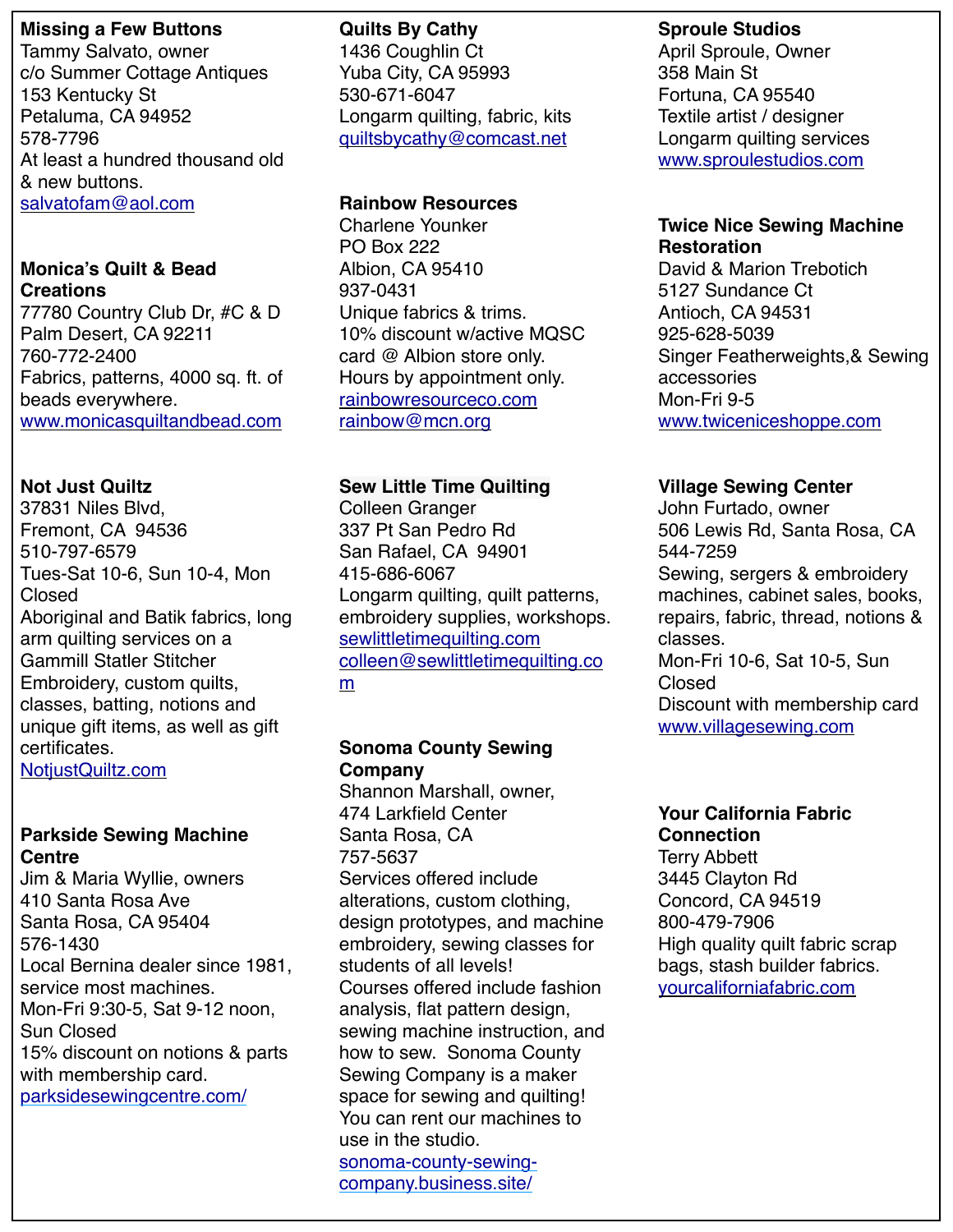# Northern California Sister Quilt Guilds

Albany "East Bay Heritage Quilters" P O Box 6223, Albany, CA 94706-6223 [www.ebhg.org](http://www.ebhg.org/)/ [ebhq@ebhq.org](mailto:ebhq@ebhq.org) Antioch "Delta Quilters Guild" P O Box 154, Antioch, CA 94509-0154 [www.deltaquilters.org/](http://www.deltaquilters.org/) Auburn "Foothill Quilters Guild" P O Box 5653, Auburn, CA 95604-5633 [www.foothillquilters.org/](http://www.foothillquilters.org/) Campbell "PenWAG", Peninsula Wearable Arts Guild, P O Box 111776, Campbell, CA 95011- 1776, [www.penwag.org/](http://www.penwag.org/)

Concord/Pleasant Hill "Contra Costa Quilt Guild" P. O. Box 23871, Concord, CA 94523-0871, [www.contracostaquiltguild.org/](http://www.contracostaquiltguild.org/)

Danville "Diablo Valley Quilters Guild" P O Box 1884, Danville, CA 94526-1884 [www.DiabloValleyQuilters.org/](http://www.diablovalleyquilters.org/) Elk Grove "Elk Grove Quilt Guild" P O Box 1413, Elk Grove, CA 95759-1413 [www.ElkGroveQuiltGuild.org](http://www.elkgrovequiltguild.org/) Fairfield "Sew the North Wind Blows" P. O. Box 2891, Fairfield, CA 94533-2891 [www.northwindquiltersguild.com/](http://www.northwindquiltersguild.com/)

Fallon, Nevada Quilt Guild, "Silver State Patchwork News," PO Box 5265, Fallon, NV 89407-5265 [www.nevadaquiltguild.org/](http://www.nevadaquiltguild.org/)

Folsom "Folsom Quilt & Fiber Guild" P O Box 626, Folsom, CA 95763-0626 [www.folsomquilt.org/](http://www.folsomquilt.org/) Fort Bragg "Ocean Wave Quilters" P O Box 131, Fort Bragg, CA 95437 www.soroptimistfortbraggca.org Grass Valley "Pine Tree Quilt Guild" P. O. Box 3133, Grass Valley, CA 95945-3133 [www.pinetreequiltguild.com/](http://www.pinetreequiltguild.com/)

Gualala "Pacific Piecemakers Quilt Guild" P O Box 244, Gualala, CA 95445-0244 [www.pacificpiecemakers.org/](http://www.pacificpiecemakers.org/) Kelseyville "Ladies of the Lake Quilt Guild" P. O. Box 875. Kelseyville, CA 95451 [www.llqg.org/](http://www.llqg.org/) Lodi "Tokay Stitch 'n' Quilt Guild" Grape- line, P O Box 1838, Lodi, CA 95241-1838 www.tokaystitchnquilt.com/

Modesto "Cross Country Quilters" P. O. Box 577063, Modesto, CA 95357 [www.crosscountryquilters.com/](http://www.crosscountryquilters.com/) Napa Valley Quilters "Loose Threads' P. O. Box 405, Napa, CA 94559-0405 [www.napavalleyquilters.org/](http://www.napavalleyquilters.org/) Northern California Quilt Council c/o New Pieces, 766 Gilman Berkeley, CA 94707-1346 [www.ncqc.net](http://www.ncqc.net/)/ Petaluma "Sew Much News" P. O. Box 5834, Petaluma, CA 94955-5834 [www.petalumaquiltguild.org](http://www.petalumaquiltguild.org/)/ Pleasanton "Amador Rose" P. O. Box 955, Pleasanton, CA 94566-0955 [www.amadorvalleyquilters.org/](http://www.amadorvalleyquilters.org/) Redding "Quilters' Sew-Ciety of Redding, P. O. Box 492581, Redding, CA 96049-2581 [www.quilterssewciety.org](http://www.quilterssewciety.org/)/

Redwood City "Peninsula Quilters' Gazette" P. O. Box 2423, Redwood City, CA 94064-2423 [www.peninsulaquilters.org](http://www.peninsulaquilters.org/)/

Rocklin "Pioneer Quilters Guild" P O Box 126, Rocklin, CA 95677-0126 [www.pioneerquiltersguild.org/](http://www.pioneerquiltersguild.org/) Sacramento "River City Quilters Guild" "Needle Notes", P. O. Box 15816, Sacramento, CA 95852-0816 [www.rivercityquilters.org](http://www.rivercityquilters.org/)/

San Francisco "Quilters Cables" P O Box 27002, San Francisco, CA 94127- 7002 [www.sfquiltersguild.org](http://www.sfquiltersguild.org/)/ San Joaquin San Joaquin Valley Quilters Guild [www.sjvqg.com/](http://www.sjvqg.com/)

San Jose/Campbell "The Valley Quilter" P O Box 792, Campbell, CA 95009 [www.scvqa.org/](http://www.scvqa.org/) San Rafael "Mt. Tam Quilt Guild" P O Box 9251, San Rafael, CA 94903-9251 [www.mtqg.org/](http://www.mtqg.org/) Santa Maria "All-America City Quilters" P O Box 7217, Santa Maria, CA 93456 [www.sccqg.org/santa-maria](http://www.sccqg.org/santa-maria-valley-quilt-guild.htm)[valley-quilt-guild.htm](http://www.sccqg.org/santa-maria-valley-quilt-guild.htm)

Santa Rosa "Santa Rosa Quilt Guild" P O Box 9251, Santa Rosa, CA 95405-9251 [www.santarosaquiltguild.org/](http://www.santarosaquiltguild.org/) Watsonville Pajaro Valley Quilt Assn. P O Box 1412, Aptos, CA 95001-1412 [www.pvqa.org/](http://www.pvqa.org/) Yuba City "Valley Quilt Guild" P. O. Box 1463, Yuba City, CA 95992-1463 [www.valleyquiltguild.com](http://www.valleyquiltguild.com/)/